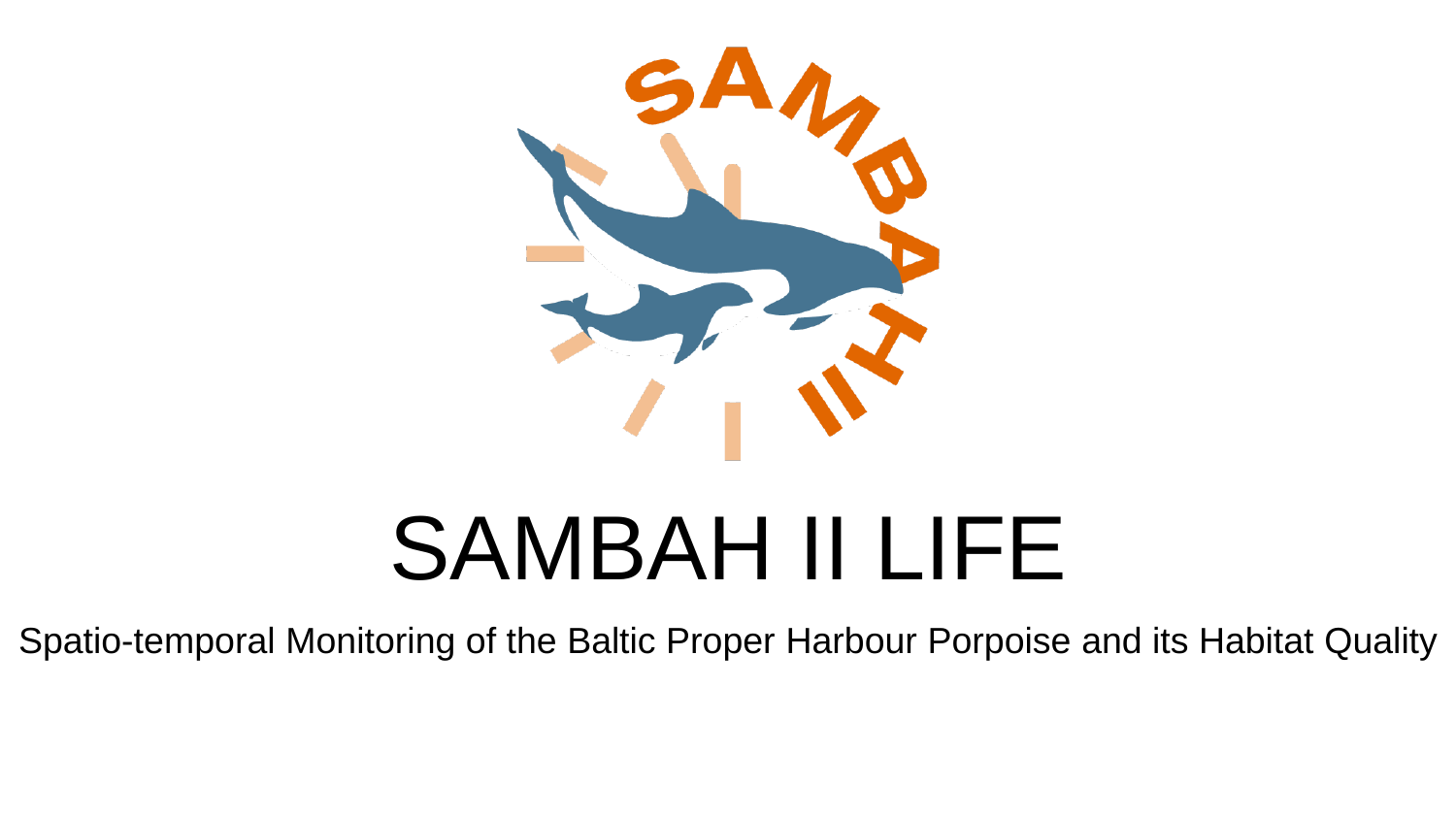# Outline of the project

- 
- Evaluation of the Conservation Status of the critically endangered Baltic Proper harbour porpoise population under known threats
	- Bycatch
	- Underwater noise
	- Reduced prey quality/availabilty
- Collection of a second set of acoustic monitoring data throughout project area
- Life Nature and Biodiversity (Traditional Project)
- …
- Builds on the results of SAMBAH (LIFE08 NAT/S/000261)
- All information is still tentative to change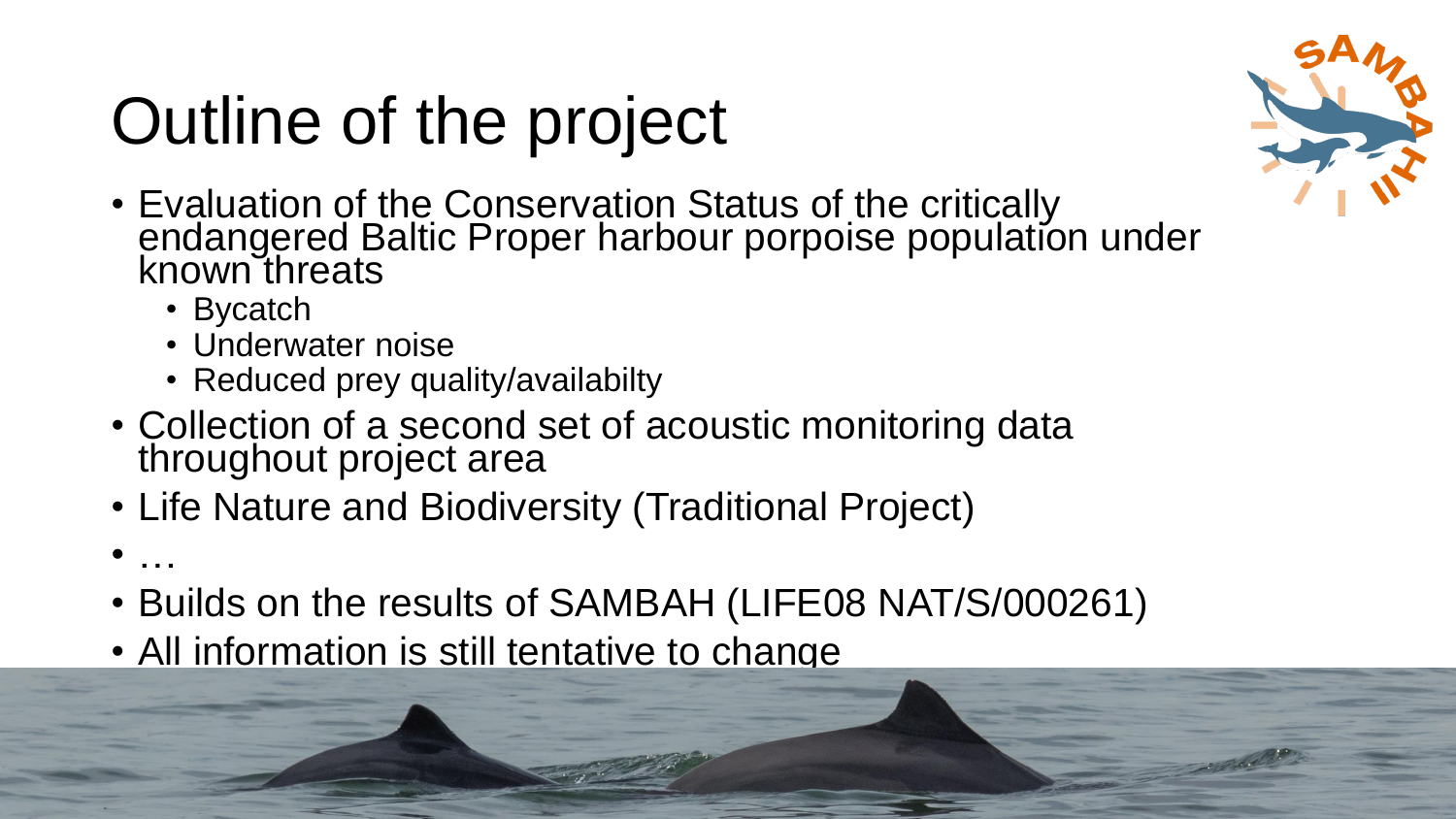





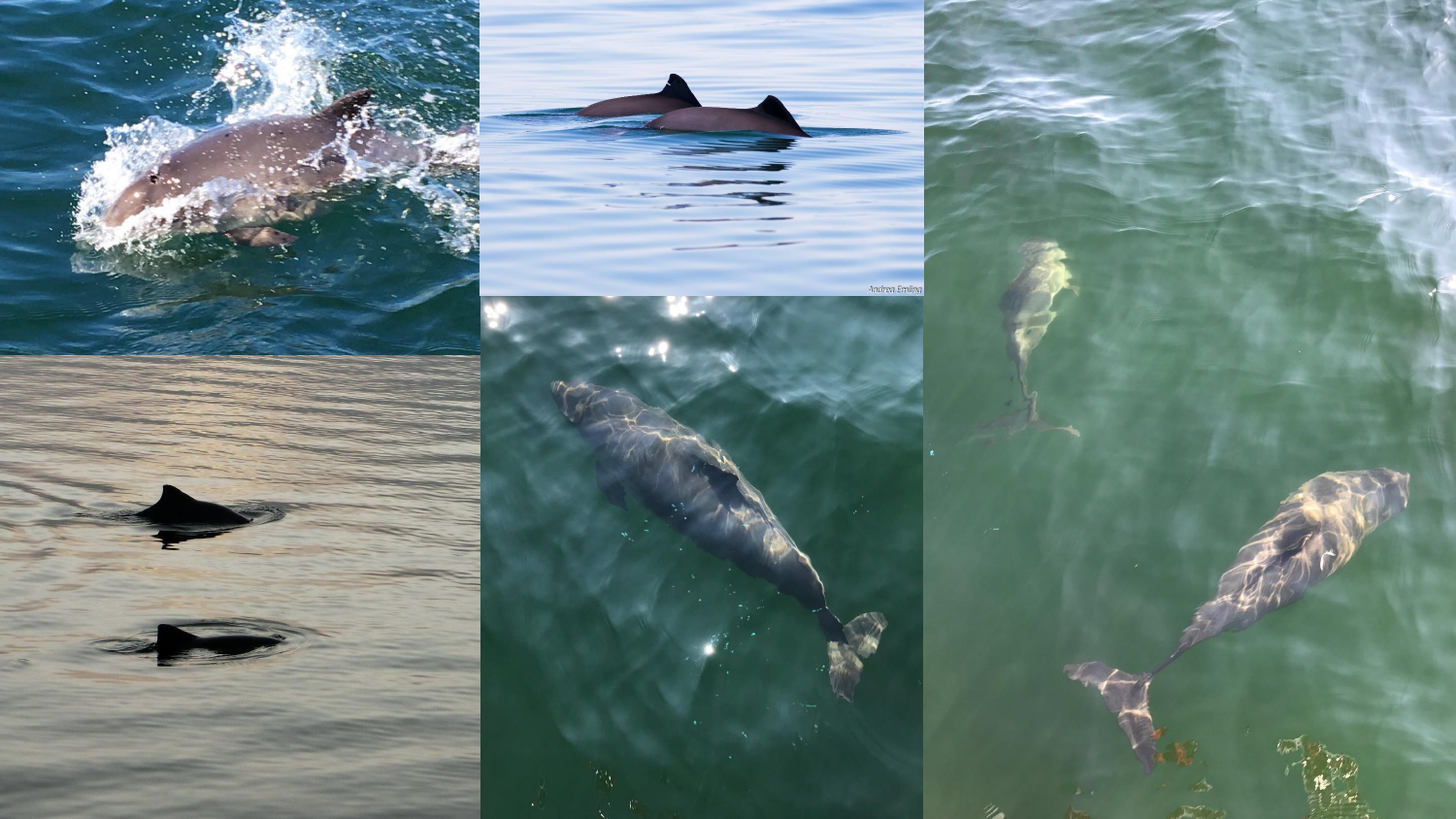# Objectives (1)

**behaviour**.



- Provide a **holistic assessment** of the status of the Baltic Proper population, listing the key conservation actions to secure its survival.
- Provide estimates of population-specific and **national GES**  (Good Environmantal Status) **thresholds and FRVs** (Favourable Reference Values)
- Test and evaluate four different approaches to estimate fishing intensity, to **produce indicative seasonal bycatch risk maps**  across the project area.

**quantity and quality on porpoise density and echolocation** 

• Provide knowledge on the **spatio-temporal impact of prey**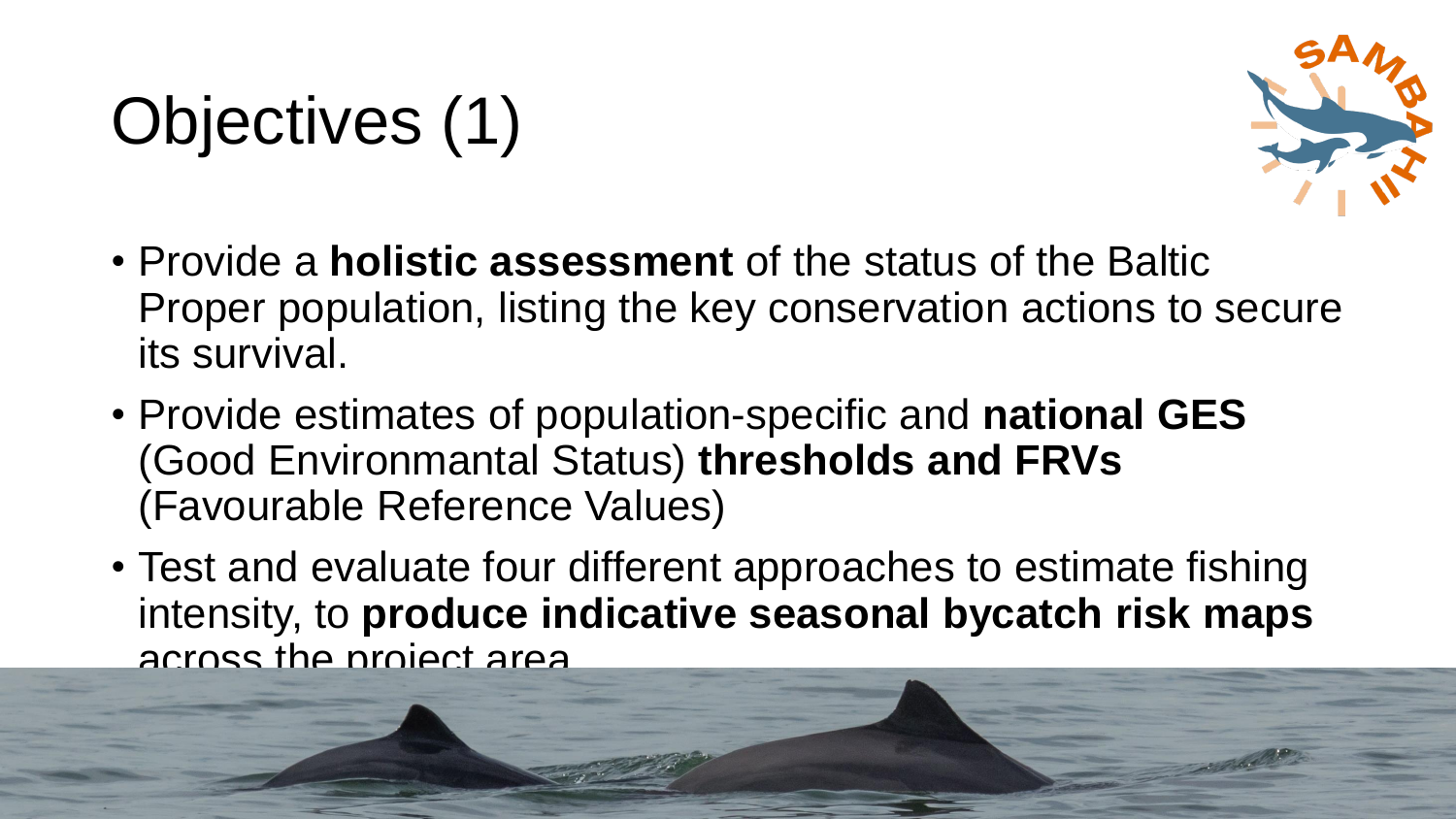# Objectives (2)

area.



- Provide an initial assessment of the **impact of vessel and seismic survey noise on porpoises in the Baltic Sea**, together with noise impact maps.
- Investigate whether the detection rate of the Baltic Proper population has changed during the last decade, indicating a **change in abundance**.
- Provide **updated and more precise abundance estimates of porpoises**, by country and population, and by season, including waters >80 m

• Provide **monthly maps of porpoise density** across the project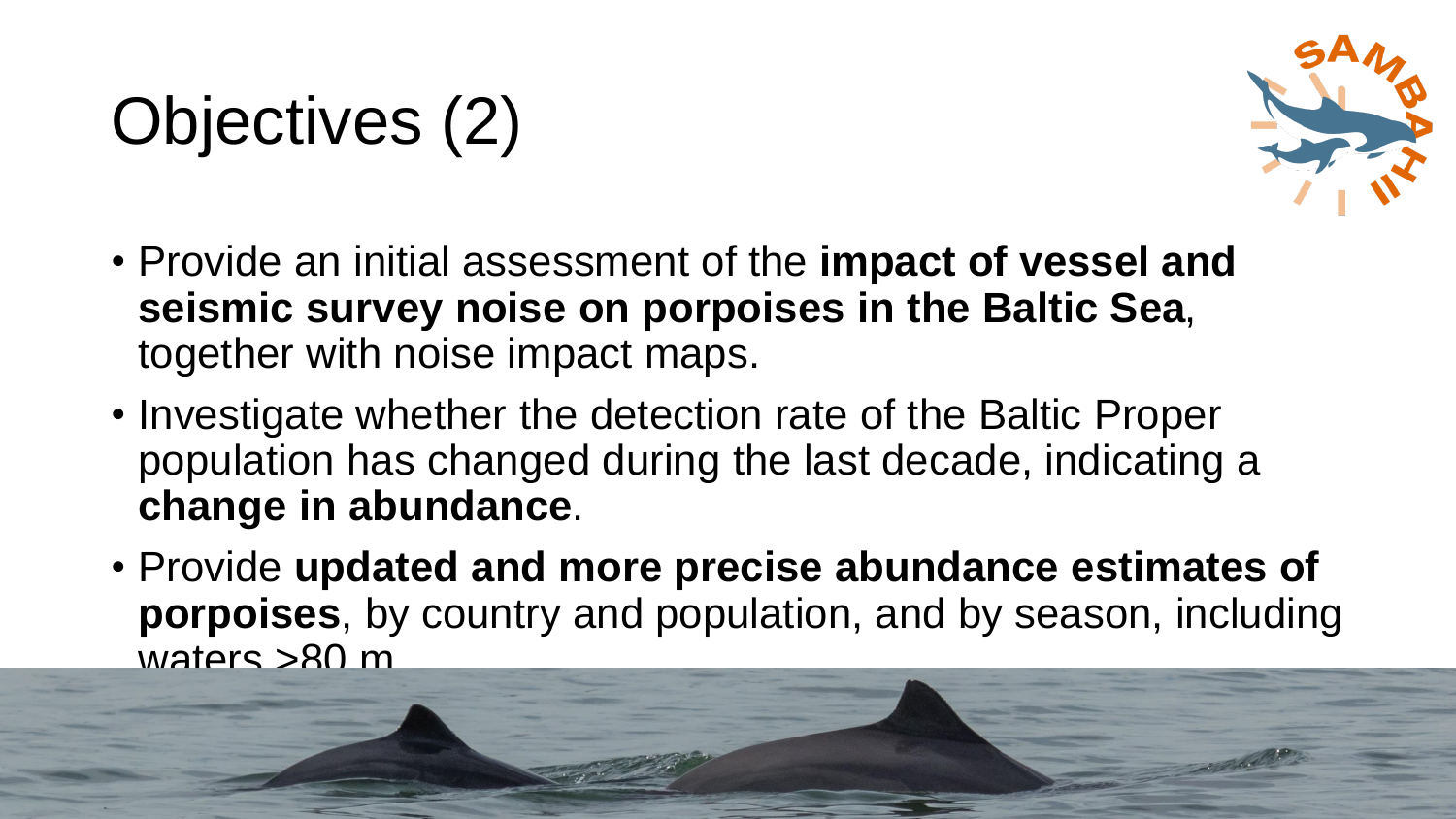## Objectives (3)



- Test a **novel method for acoustic identification of calves**, and if successful, identify when calving takes place in the Baltic Proper population.
- Provide a **harmonised acoustic monitoring standard and scheme for porpoises in the Baltic marine region**.
- **Increase the awareness of porpoises in the Baltic Sea among authorities, the general public and other stakeholders.** Create awareness of the species' existence. Regional extinction is imminent affecting daily life decisions of

the general public and political decisions.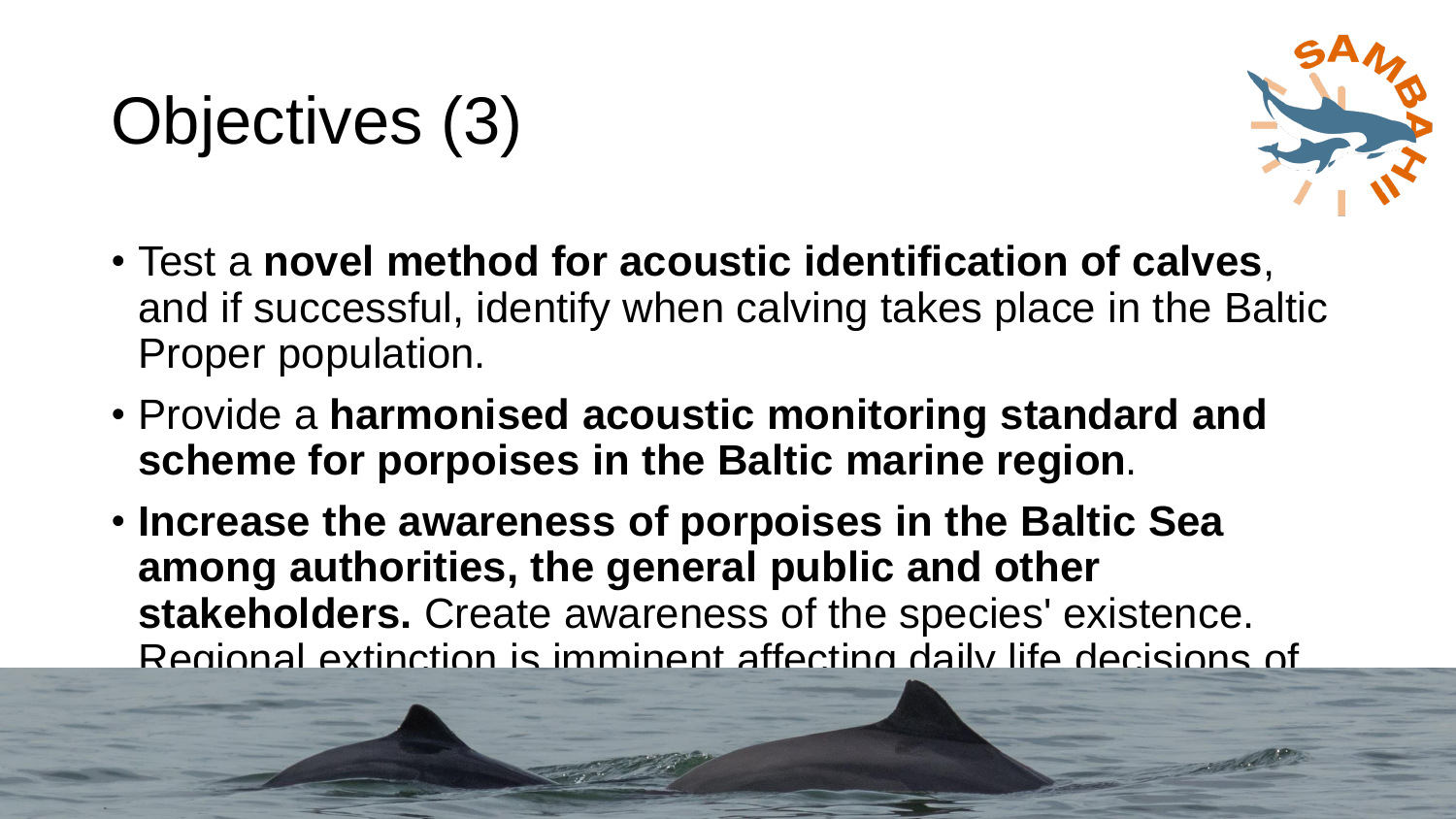### Current Status



- Concept Note was submitted 2019 under lead of HELCOM and the Museum for Natural History Stockholm
- The project was evaluated very good
- Therefore applicants were asked to provide a full proposal
- Work on the full proposal had to be stopped in January due to uncertain project basic parameters
	- Project coordination had to be transferred
	- Some project partners were not able to raise the necessary co-funding in their respective country

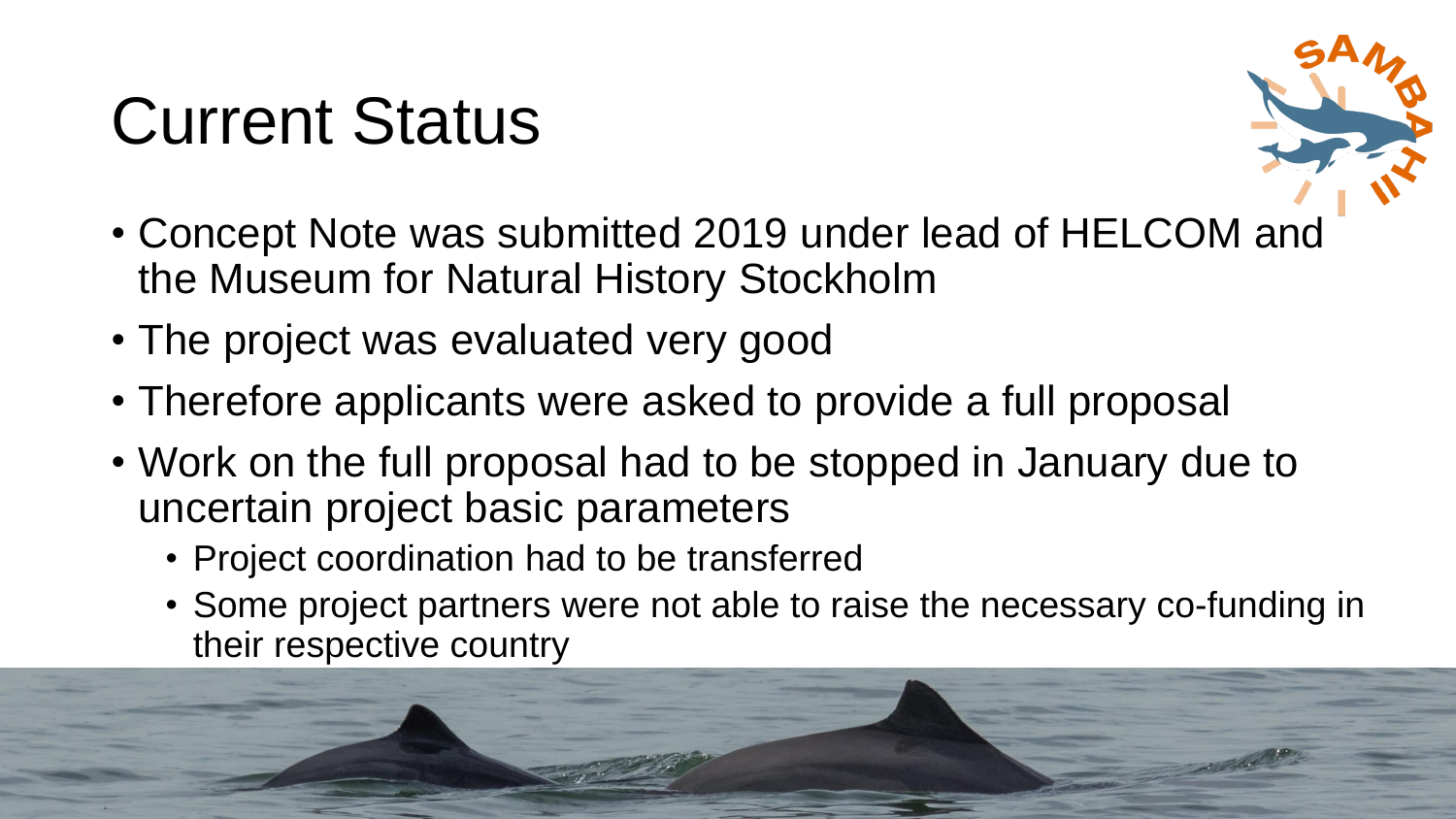## Changes in project consortium



- Project coordination was transferred from HELCOM to the Federal Ministry for Nature Conservation Germany
- Project application is coordinated by all partners under lead of the German Oceanographic Museum and the Museum of Natural History Stockholm
- The Baltic States were asked for cooperation in the project and were very interested in covering their national waters. However none of the Baltic States were able to acquire the necessary national co-funding so far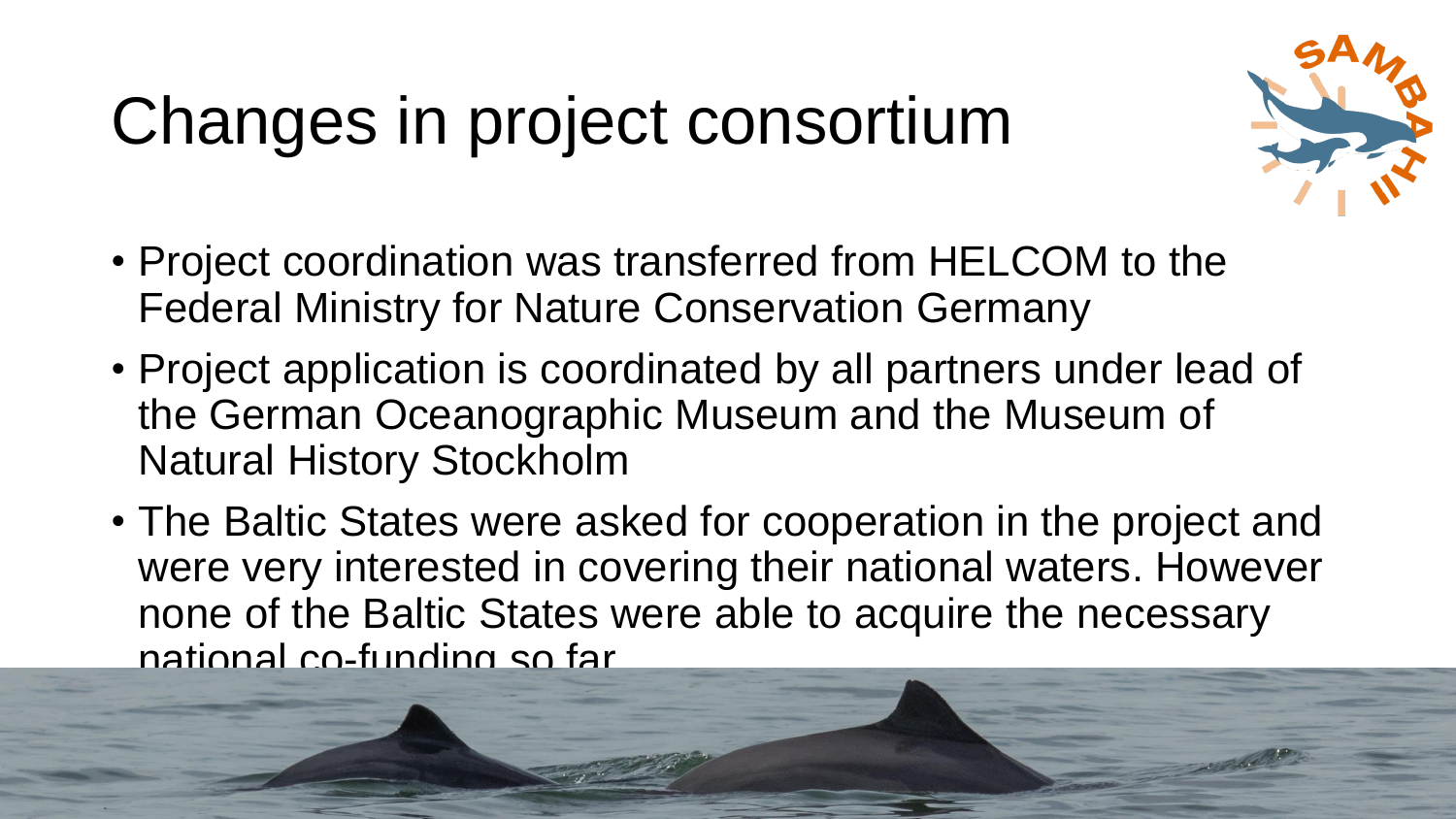#### Time Line



2020/07/16Submission of concept note

- 2020/10 Notification of applicants if their concept note has been pre- selected: shortlisted applicants are invited to submit full proposals
- 2021/02 Deadline for applicants to submit full project proposals ... later Notification of applicants if their proposal has been selected
- 2021/07 Signature of individual grant agreements

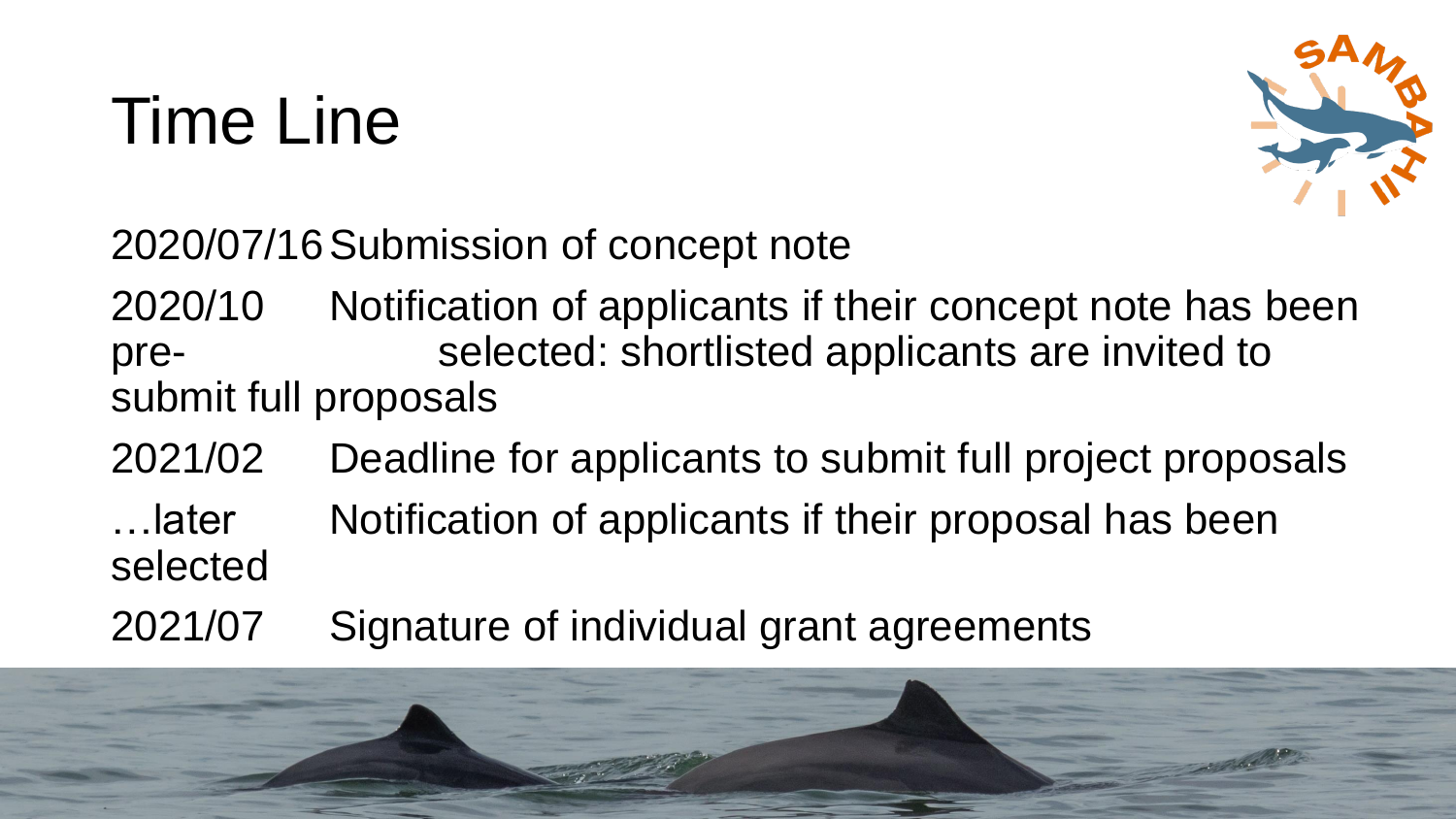#### Project Actions



• Detection **Function** • Cue Rate • Database and data

standards

- $\bigodot$ Conservation Actions (C) Actions Conservation
- Acoustic **Monitoring** • Density and Abundance estimation • Calf detection • GES and FRV • Fisheries monitoring • Prey monitoring • Noise
- measurments and modelling • HOLAS
- Project Monitoring of the Impact of Project  $\overline{d}$ of the Impact Monitoring
	- Project level<br>
	indicators<br>
	monitoring<br>
	 Socio-econd<br>
	study for the<br>
	whole Baltic indicators monitoring • Socio-economic study for the whole Baltic Sea Method success and recommendation s
- Replication Communication and Replication and Communication
	- **Notice** Boards, Website, **Laymens** report Networking, **Workshops** • Disseminatio n • Update of national conservation / management plans
- EO **Project** management by partners including audit • After-Life plan

Project Management (F)

Project

Management

 $\begin{array}{c} \widehat{\mathbb{F}} \end{array}$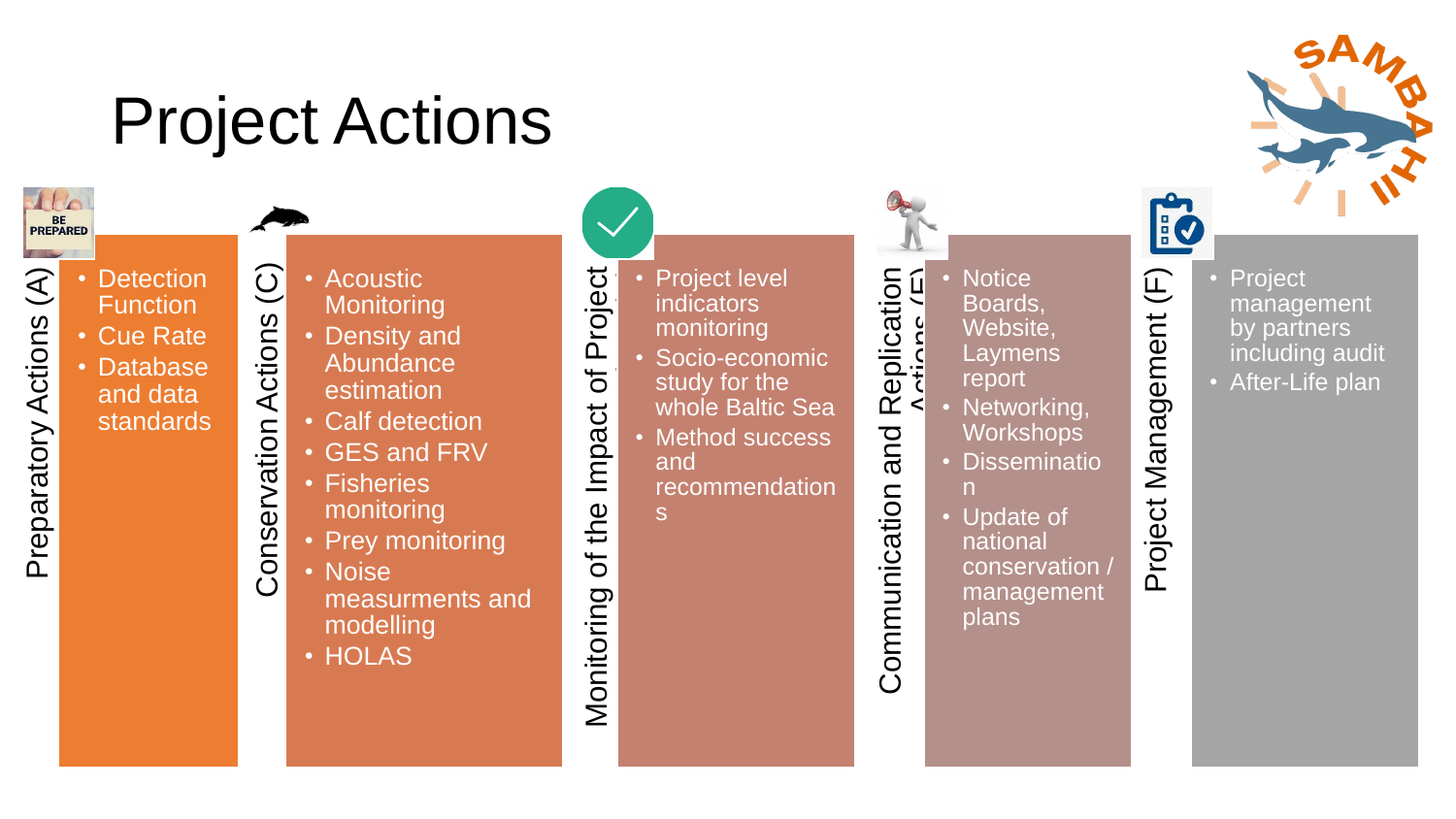### Take Home Message



- Concept Note will be ready for submission on July 16th
- Coordinative work is ongoing with strong support and efforts from all partners
- Support is needed to involve all partners throughout the Baltic Sea